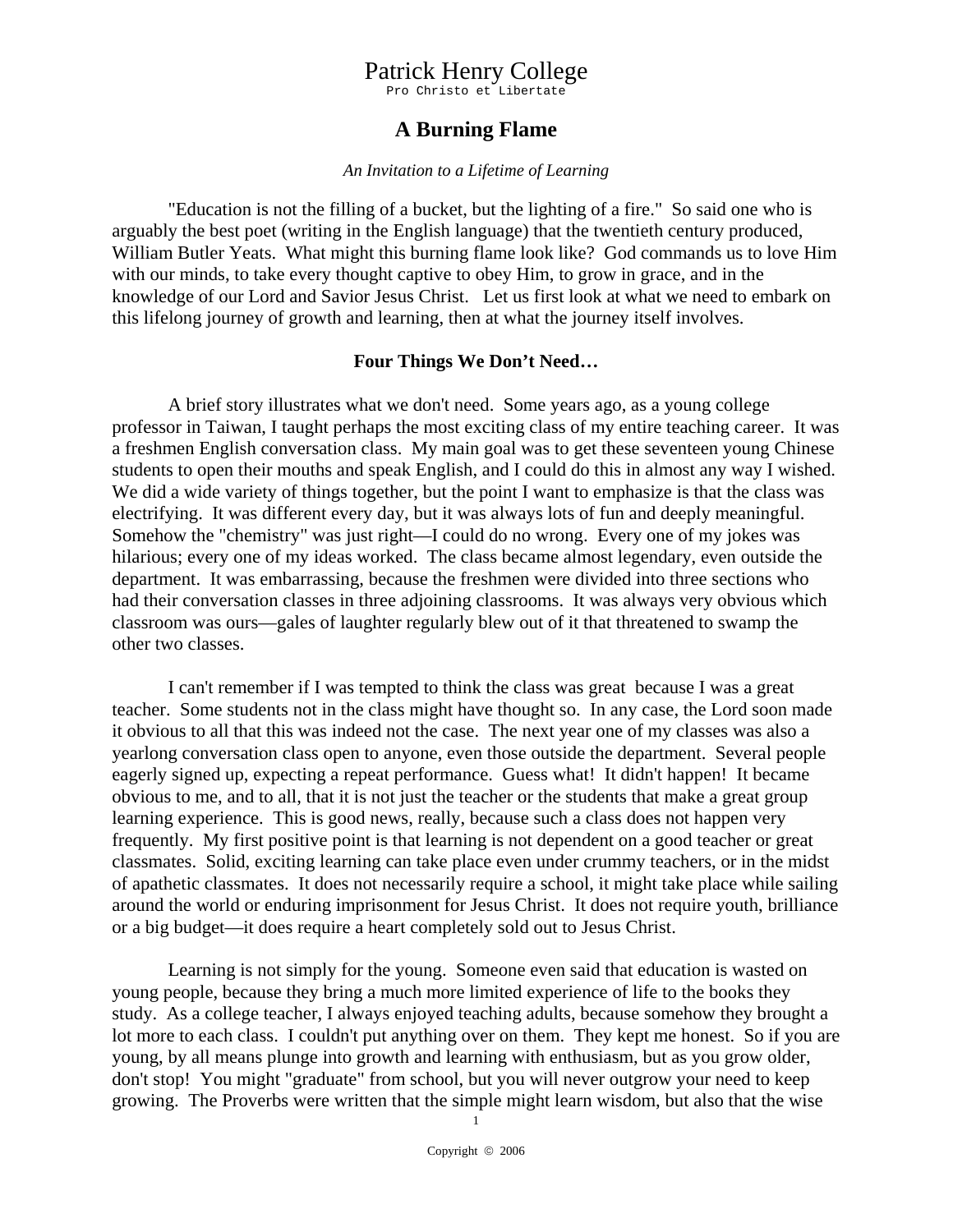Pro Christo et Libertate

man might hear and increase in learning. In some ways, the more you know, the more exciting it is to learn more. So at whatever point on this journey you find yourself, the Lord has yet many surprises and delights ahead.

 Nor do you need brilliance to enjoy growth and learning. God wants us to develop and fully use the gifts and opportunities He gives us, whatever they may be. If you are not what the world calls "brilliant," if your "school experience" was bitter or frustrating, if you are among that growing legion today marked out as "learning disabled," you are not thereby rendered unable to love God with your mind, or excused from taking every thought captive to obey Christ. On the other hand, if you are "good at school" and find it easy to "get good grades," beware that you do not mistake this for a solid commitment to learning for the Lord's sake. Don't compare yourself to others and either despair or pat yourself on the back. Christ has gifted, called, and commanded each of us. Before Him we stand or fall, and He can make us stand. Determine before the Lord to develop and use fully the gifts He has given you. Let His grace set your limits, and not the praise or criticism of men.

 Finally, learning does not necessarily require a lot of money. No one can say, I cannot learn because I cannot afford it. Money spent in this way is often a very wise investment, one that may yield rich returns. But money must by no means be seen as an obstacle to growth and learning.<sup>[1](#page-1-0)</sup> Look at the Lord Jesus Christ! He grew up as the oldest son in a poor family. His earthly "father," Joseph, evidently died when He was still a young man. We know He had four younger brothers and an unspecified number of sisters. Assuming an equal number of boys and girls (not unreasonable), it is very possible that the young man Jesus found Himself laboring as a carpenter to support His widowed mother, Mary, and nine younger siblings: hardly conducive to furthering one's education, at least as the world sees these things. And yet this did not prevent the Lord Jesus from growing in wisdom, stature and in favor with God and man. By twelve He already had understanding that astonished the most learned men of His day, and when His public ministry began at thirty, He had attained a depth and maturity of wisdom and knowledge unique in all of history. True, He was God, but He was also fully man. How did He do it? Without a big budget, for starters! His mind must have been busy meditating on the Scriptures while His hands were busy sawing and sanding. Learning and growth can take place under the most adverse and unusual circumstances—the one essential ingredient is a heart given completely to Jesus Christ.

 This is what I mean when I say I hope you will become an "independent" learner. I certainly don't mean independent of God—quite the contrary. Nor do I mean a "solitary" learner—much of our best learning takes place (or should take place) in groups (the family and the church to mention only two). I mean by "independent" what some today mean by "proactive." Our motivation, our desire, our drive comes directly from Jesus Christ: our gratitude for all He has done for us and our love for Him. Growing means growing more like Him, and learning means learning more of Him. At the university where I taught in Taiwan, the teachers would sit down with the incoming students and have a time of free sharing about the

 $\overline{a}$ 

<span id="page-1-0"></span><sup>&</sup>lt;sup>1</sup> God has given me a prayer vision/burden which I share with all of you: that God would so bless PHC that it would be affordable even to large families with only one income and without going into debt. God is a big God and He can do this.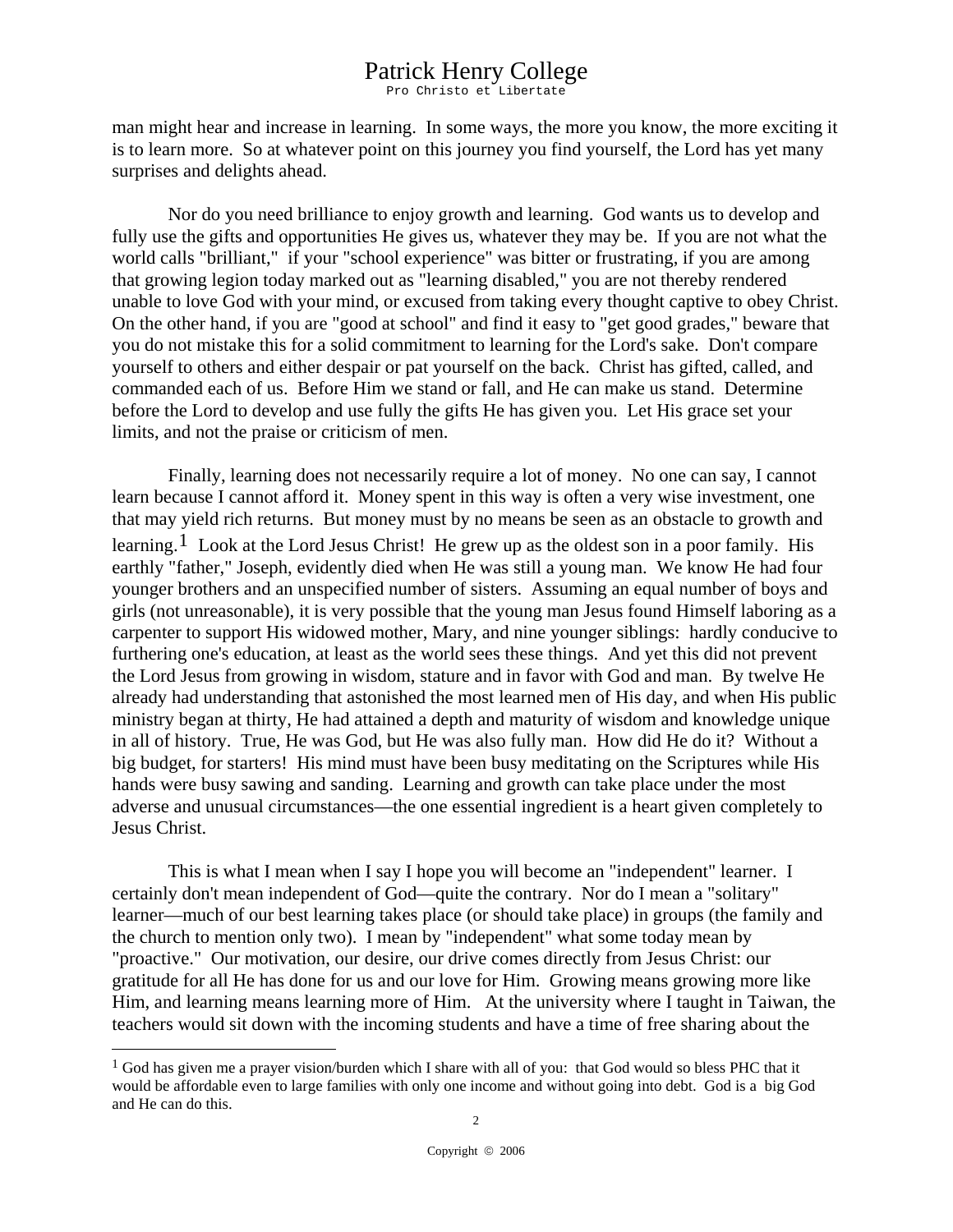Pro Christo et Libertate

four years to come. I would often say, "Don't be limited by your teachers, your classmates and the 'program' we have set up for you. Take full advantage of these, but realize that learning and growing is bigger than all of them."

#### **The One Thing We Do Need…**

 That the only essential prerequisite to growth and learning is a heart given completely to Jesus Christ is good news. Because Jesus invites, indeed commands, all men everywhere to give their hearts to Him. He will give us anything else we need to grow in all the ways He wants us to grow, but we must realize that perhaps what we most need is a season of poverty, or a loss of health, or a very demanding earthly employer. (Years ago I worked for four months as a chimney sweep's assistant. The fellow I worked for was proud to have an assistant with three graduate degrees! I learned many invaluable lessons during that time in my life.)

 But if God has blessed us with leisure to read and study, where do we begin? Let me suggest that we begin where Jesus began, with a very serious study of the Scriptures that we might understand and obey Them. If we take as our foremost lifetime project to become serious students of the Word of God, we will have the great side benefit of a mind trained to tackle and plumb the depths of any lesser book, no matter how challenging. Let us look at this step by step: first, what might this project look like? then, granted this is a necessary project, is it sufficient? and finally, if it is not, how can it help us with additional projects?

#### **A Life-time Student of the Word**

 I learned as a new Christian the Navigator "hand" illustration, and after three years of seminary training and many decades of thought and study, I have not been able to improve on it. If you want to make serious study of God's Word a lifetime project, what might that look like? In order to have a firm grasp on any object, you must use your thumb and all four fingers. Imagine your hand grasping a Bible. All five fingers must be present and roughly the same length. Take one away or make one very short and another very long, and your grasp is weakened. So what are the five fingers?

 1) LISTEN Listen to good sermons and teachings about the Bible. In other words, learn as much as you can from those whom God has blessed with special insight into the meaning of Scripture. When we are young, this will hopefully be mostly our parents, but as we get older it should include certainly preachers and teachers in our local assembly, but also the writings of the most gifted saints of God throughout church history—the classics of theology and devotion. We can and should learn an enormous amount about the Bible from others. I think that a reasonable goal is to read a good book about the Bible each month if possible.

 2) READ This means read your Bible. I think it is an excellent idea to read the entire Bible through at least once each year. To do so you need only read a few chapters each day. This gives you, over time, a very good sense of the overall message and shape of the Scriptures and enables you to answer the question, "What does the Bible say about ?" at least in a provisional way with only a few moments of thought. I further think it is a good idea to read the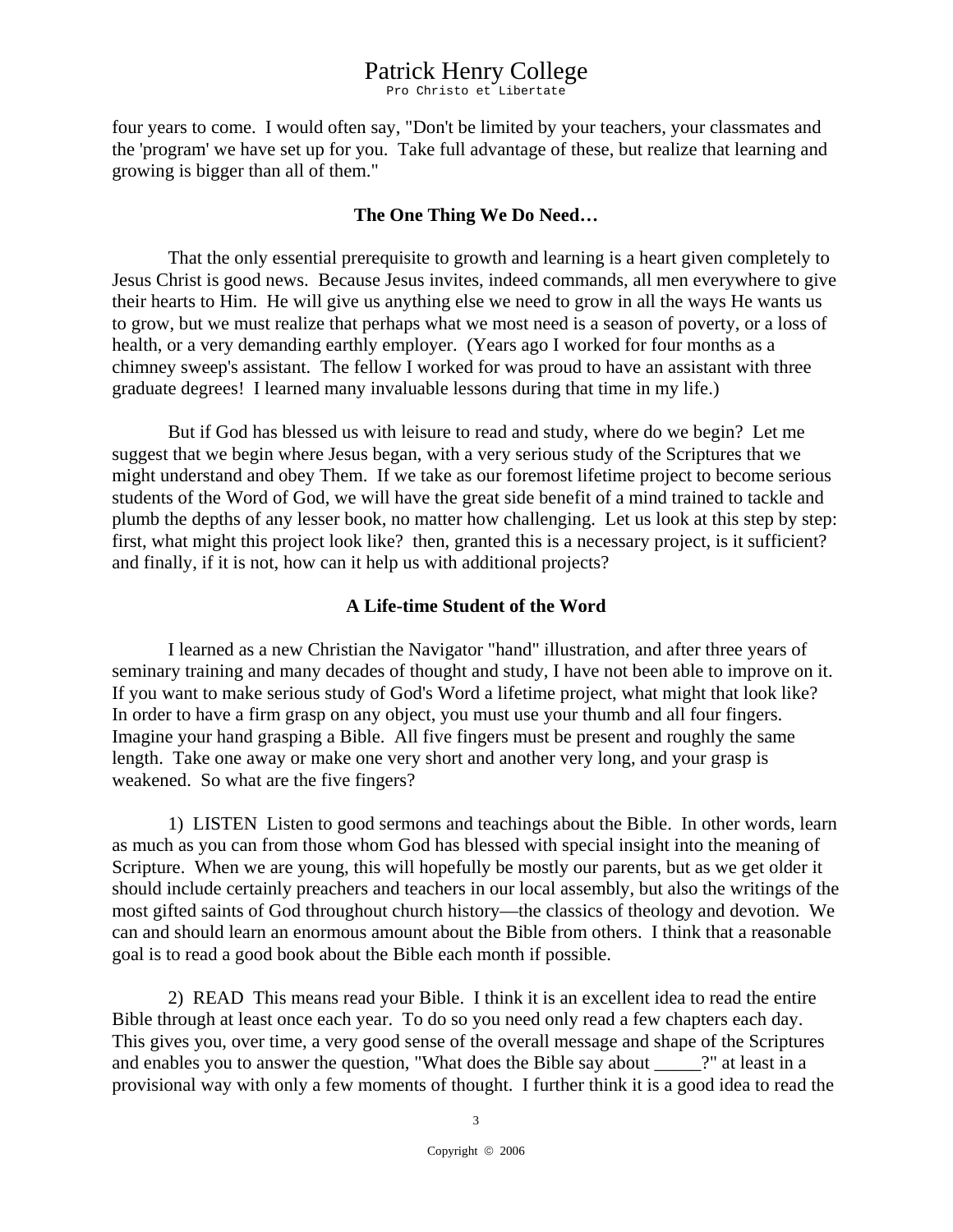Pro Christo et Libertate

Bible in a different translation or version each year, at least until you get through all the main ones. I would not say, "Read only the *Living Bible*," for example, but I definitely think it is a good idea to read it at least once.

 3) STUDY Reading is like an aerial photo. Study involves getting down on the ground, perhaps even on our knees and digging into the Bible book by book, chapter by chapter, verse by verse, and even word by word. The best book I have found as guide is *The Joy of Discovery in Bible Study* by Oletta Wald (I am sure there are many others). Get yourself this book (or one like it), a good concordance (Strong's is excellent), a notebook, some uninterrupted time and begin feasting. I would suggest at least one solid hour of inductive Bible study each week as a minimal goal. Also, as specific questions arise, take them to the Scriptures and do a WBS ("What does the Bible Say?"). We are home schooling today in part at least because I did that many years ago. Faced with a choice in a new community, I asked the question, "What does the Bible say about teaching and training our children?" I am still using the notes from that Bible study today.

 4) MEMORIZE Someone has said that of all forms of Bible study, time spent laying up God's Word in our hearts pays a richer per hour dividend than any other, and I have also found this to be true. If you are young (less than forty years old—let's be Biblical in all things :-), then by all means soak up and memorize as many verses, chapters and books as you can. If you are older (I noticed a distinct change after forty) and your memory is not as absorbent as it was don't despair. It can still be done: it just takes a lot more time and effort. At very least keep reviewing the treasures you tucked away when you were younger. Shoot for at least two verses a week. If you have not already done so, I highly recommend that you memorize the sixty some verses of the Navigator's *Topical Memory System*. I did as a new Christian and they have blessed me for the past many decades. After that, memorize at least some whole chapters, like Matthew six and Romans six and eight.

 5) MEDITATE Just as in the human hand the thumb must work in conjunction with the other fingers to firmly grasp anything, so here too. As you listen to a good sermon, as you read the Bible, study and memorize it, by all means *think* about it! Don't do it mindlessly like a robot. One of my life verses is Joshua 1:8 (a *TMS* verse—see above): "This Book of the Law [for us, the whole Bible] shall not depart out of your mouth, but you shall **meditate** on it day and night *that you might be careful to do according to all that is written in it* [emphasis mine]. Then you will make your way prosperous, and then you will have good success." Notice that this meditation is to be day and night, and that it has a very practical focus—*that you might be careful to obey everything the Bible says*! Eastern meditation is an emptying of our minds. Biblical meditation is so filling our minds and hearts with God's Words that we are literally mumbling, musing, muttering them day and night—they are spilling out of our mouths, as it were. We do this that we might understand, and we understand *that we might obey*. Jesus said, "If you know these things, blessed are you if you *do* them" and James, "Be ye *doers* of the Word, and not hearers only." Jesus concluded His magnificent Sermon on the Mount with the two builders: both heard—the one who dug deep and built on the rock *obeyed*.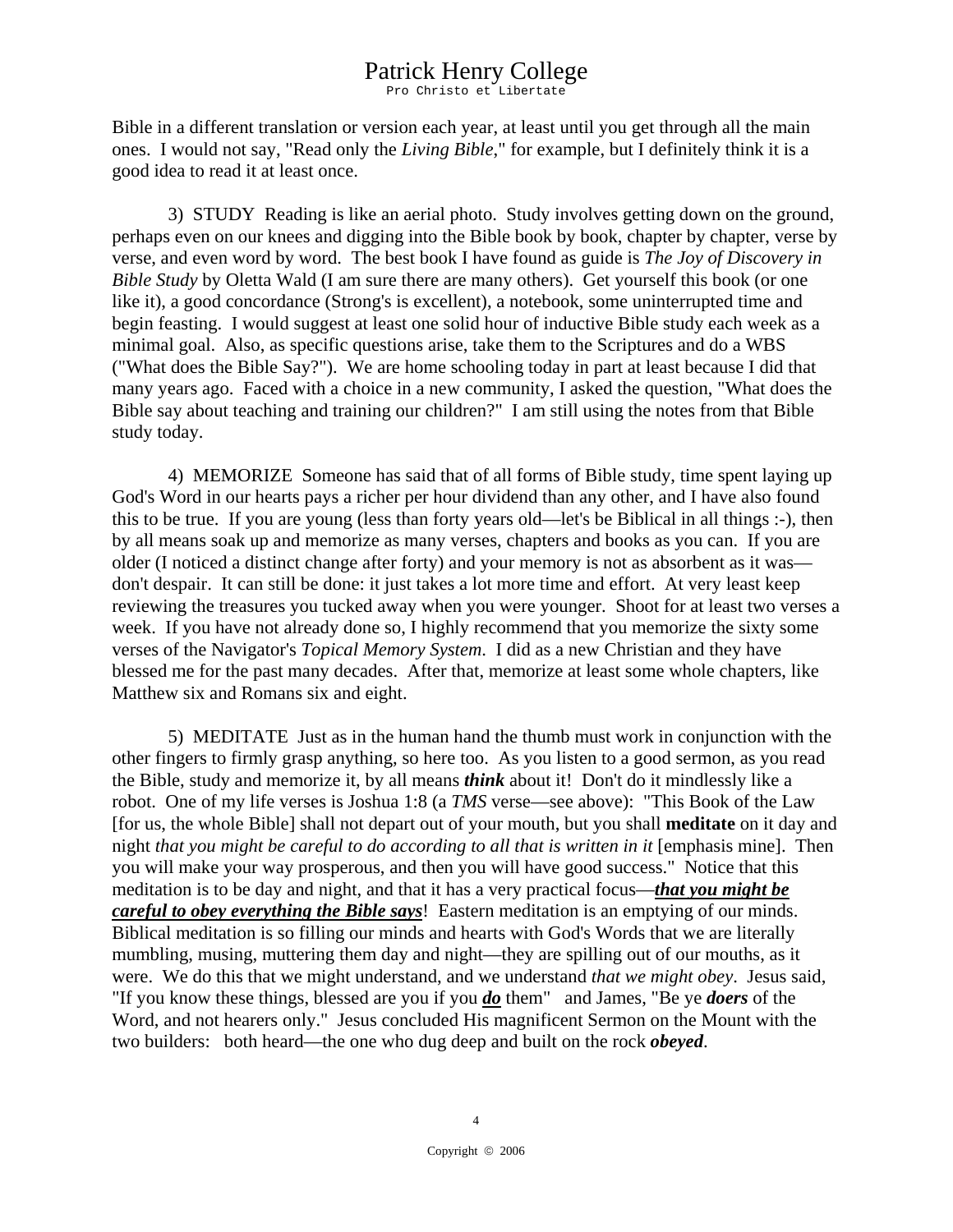Pro Christo et Libertate

 This meditation-unto-obedience ought to be literally night and day. We should fall asleep at night meditating on God's Word. If we are wakeful at night, we should meditate, pray and praise. We should wake up in the morning thinking about the Lord. We should probably give to God the first moments of the day in the Bible reading and study talked about above. And we should certainly have God's Word on our minds and in our hearts so we can think about it throughout the day. I have found it very helpful to pick a verse or two from my morning reading and write them on a card that I keep with me all day. A Proverb that says it all is 6:20- 22. The first two verses urge us to observe God's Words, binding them continually on our hearts. The final verse gives us the threefold result: "When you walk about, they will guide you [active daytime]; when you sleep, they will watch over you [through the night]; and when you awake, they will talk to you [morning devotions]."

 Remember, too, the precious promise of Joshua 1:8—prosperity and good success: not simply the shallow, worldly "prosperity" of an affluent lifestyle—but the deep, abiding prosperity of soul, the *shalom* peace that only God can give and that alone satisfies our deepest desires.

 I plead with you to resolve, if you have not already done so, to take both the command and promise of Joshua 1:8 to heart as your lifelong goal and purpose. This involves nothing less than a total commitment to Jesus Christ, to total discipleship, to following Christ no matter what and desiring above all things to grow more like Him day by day. This is phrased in many ways in the Scriptures, but they all come back to the Lordship of Jesus Christ. If you are unwilling to make this total commitment for life, nothing else I say has the least value.

#### **The Bible First, But Not the Bible Only…**

 Assuming this commitment, let us ask the next question: if I in this way read and study the Scriptures along with a few theological and devotional classics, need or even should I ever read anything else? Some answer this with a decided and serious no. I disagree. A thorough presentation of arguments on both sides would take me way beyond the scope of this essay. Suffice it to say that study of the Book must always be primary (special revelation), but we can also learn much about God and ourselves from a study of other books, and indeed from a study of all of nature as well (general revelation). As a student and teacher of literature, my appreciation for the truths of God's Word has been greatly deepened by a study of literary classics, and not just the "Christian" ones (like *Paradise Lost* by John Milton). Sometimes my greatest insights have come from a study of the most despairing of works. For example, *The Trial* by Franz Kafka, where the protagonist, Joseph K., never knows where he stands and can never get a straightforward answer from any of the mysterious "accusers" so high above him, greatly deepened my appreciation for the way in which the Almighty God of the Bible condescends to speak so clearly, completely and definitively to us in His Word.

 Let us say clearly, though, that the serious wrestling with the Scriptures that we are talking about is the absolute best way to prepare ourselves, to train our minds, for the reading, study and appreciation of any merely human classic. If we have even begun to plumb the depths of God's Book, to mine even the tiniest part of its treasures (we can never exhaust them!), we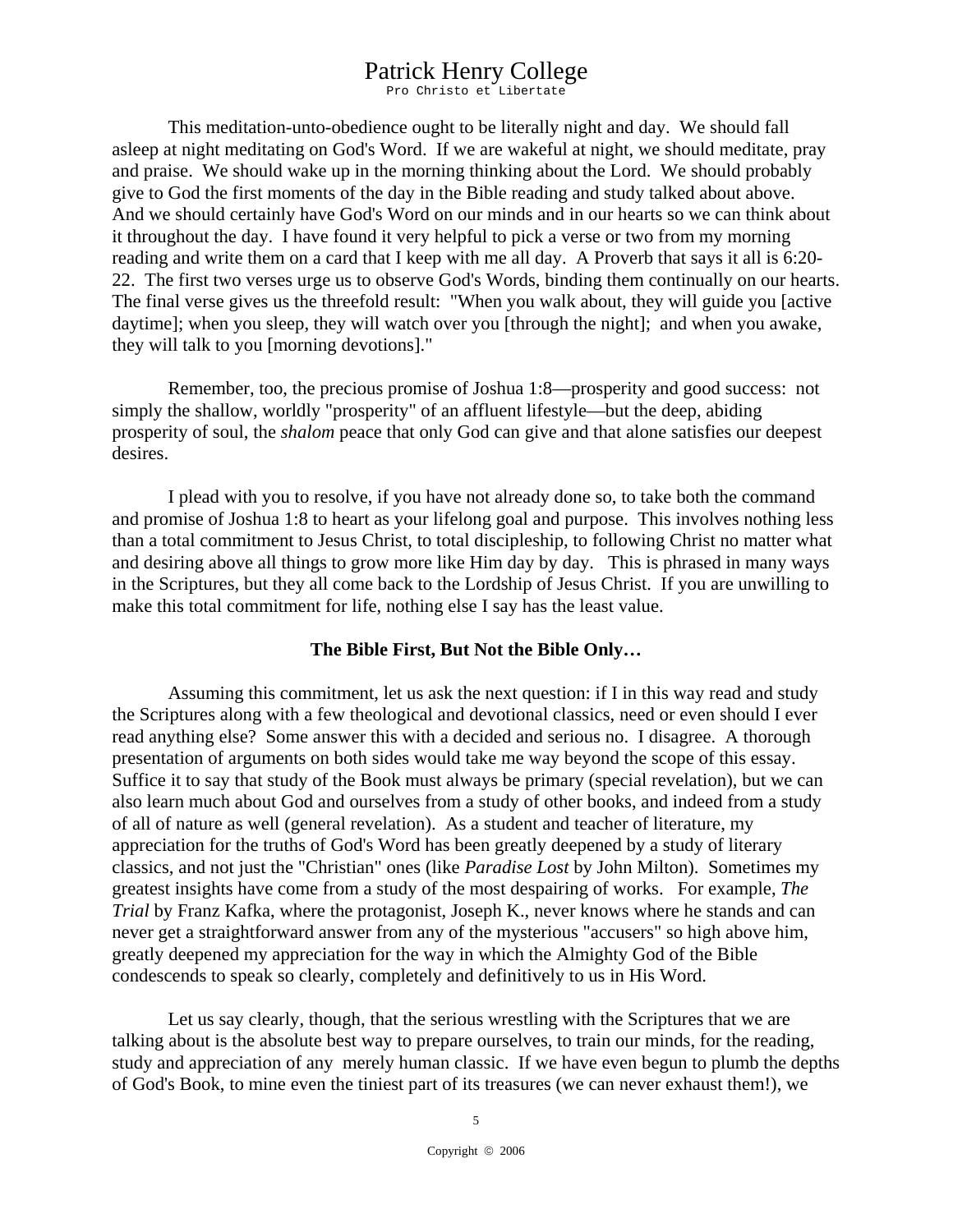Pro Christo et Libertate

will have no difficulty approaching any other merely human book. The reading skills, the inductive study skills, even memorization and meditation skills, will prove excellent allies. Reason honed on a humble study of God's Word will pierce through the most profound human classic. We will find that God's Word is quite literally "unfathomable," but also that even the most impressive "merely human" classic (and there are many such) will quite readily bounce back our signals when we sound its depths. A very significant measure of a book's greatness and worth is the extent to which it repays multiple reading and close study. There are some truly great books out there, but you will find that none even begins to compare to the Book up close and over time.

 Let me share briefly, then, a few final thoughts about a lifetime of learning. We can learn a great deal both from listening and reading. MacDonald discusses listening in *Ordering Your Private World*. The best discussion of listening that I have ever read is Stephen Covey's 4th habit (*Seven Habits of Highly Effective People*). I highly recommend it. Two excellent books about reading are *How to Read a Book: The Classic Guide to Intelligent Reading* by Mortimer J. Adler and Charles Van Doren and *How to Read Slowly: A Christian Guide to Reading With the Mind* by James W. Sire. They also talk about what constitutes a book worth reading (Sire talks also about magazines and journals). Two more books on this topic I highly recommend are *The Great Conversation* (Volume One of Britannica's fifty four volume *Great Books* collection) and *The Christian Mind: How Should a Christian Think* by Harry Blamires. Let me make two final points about breadth and depth in reading.

#### **Reading Broadly and Deeply…**

 My second son and I spent part of a summer surveying a small library. It was fun and I highly recommend it. A whole family could do it together. We first figured out how much time we had and how much of the library we had to cover each visit to get through the whole thing. We then very briefly skimmed through our "quota" each week, trying to spot a few titles of special interest. We then checked these out and took them home. That evening at supper we each introduced our "finds" to the rest of the family and kept the books on a special shelf during the week. We tried, if possible, to read at least one of them before taking them back. In this way we realized more clearly than ever before the breadth of human knowledge and the tremendous variety of books out there. It certainly got us out of our ruts and familiar little literary meadows (should I say ghettoes?). We also turned up a few real gems (*Seven Habits*, mentioned above, was one of them).

 Now a word about depth. Probably one of the greatest benefits of my Ph.D. studies (and I burn no incense before the Ph.D. altar), is that they once and for all got me over any residual fear of books (those that know me will laugh—"Since when were you ever afraid of books?!"). I realized at some point, in a way I never had before, that books are just books. Take any particular point in space and time, any isolatable historical event, and you realize that there was much that led up to it, much that surrounded it at the time, and much that flowed from it. There are layers and layers and layers of books written about every conceivable thing (and not a few about inconceivable things). You pick up one thread and begin reading, and it leads to you five others, each of which could also lead you to five more.